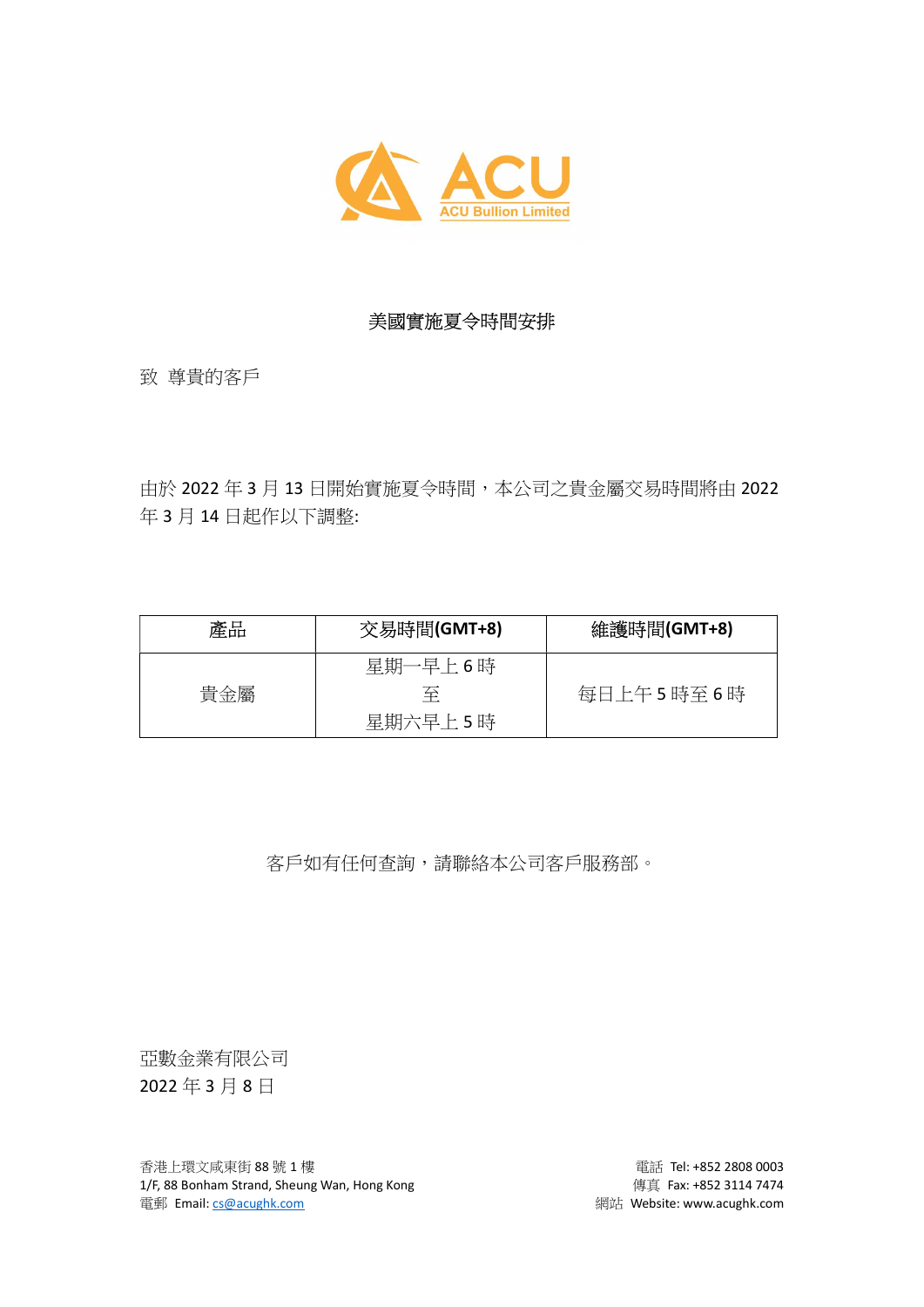

## Implementation of the US Daylight Time

Dear Customers

Due to the implementation of the US Daylight Time on March 13, 2022, our company's precious metals trading time will be adjusted as follows from March 14, 2022:

| <b>Product</b>         | <b>Market Trading Timings</b> | <b>Market Maintenance Time</b> |
|------------------------|-------------------------------|--------------------------------|
|                        | $(GMT+8)$                     | $(GMT+8)$                      |
| <b>Precious Metals</b> | Monday 06:00                  | Everyday 05:00                 |
|                        | to                            | To                             |
|                        | Saturday 05:00                | 06:00                          |

If customers have any enquiries, please contact our company's customer service department.

ACU Bullion Limited Mar 8, 2022

香港上環文咸東街 88 號 1 樓 **電話 1 車 高速 1 車 車 電話 Tel: +852 2808 0003** 1/F, 88 Bonham Strand, Sheung Wan, Hong Kong extending the state of the quality quality of the state of the 1 電郵 Email: cs@acughk.com and the community of the community and the community and the community and the community  $\mathbb{R}^n$ . Website: www.acughk.com